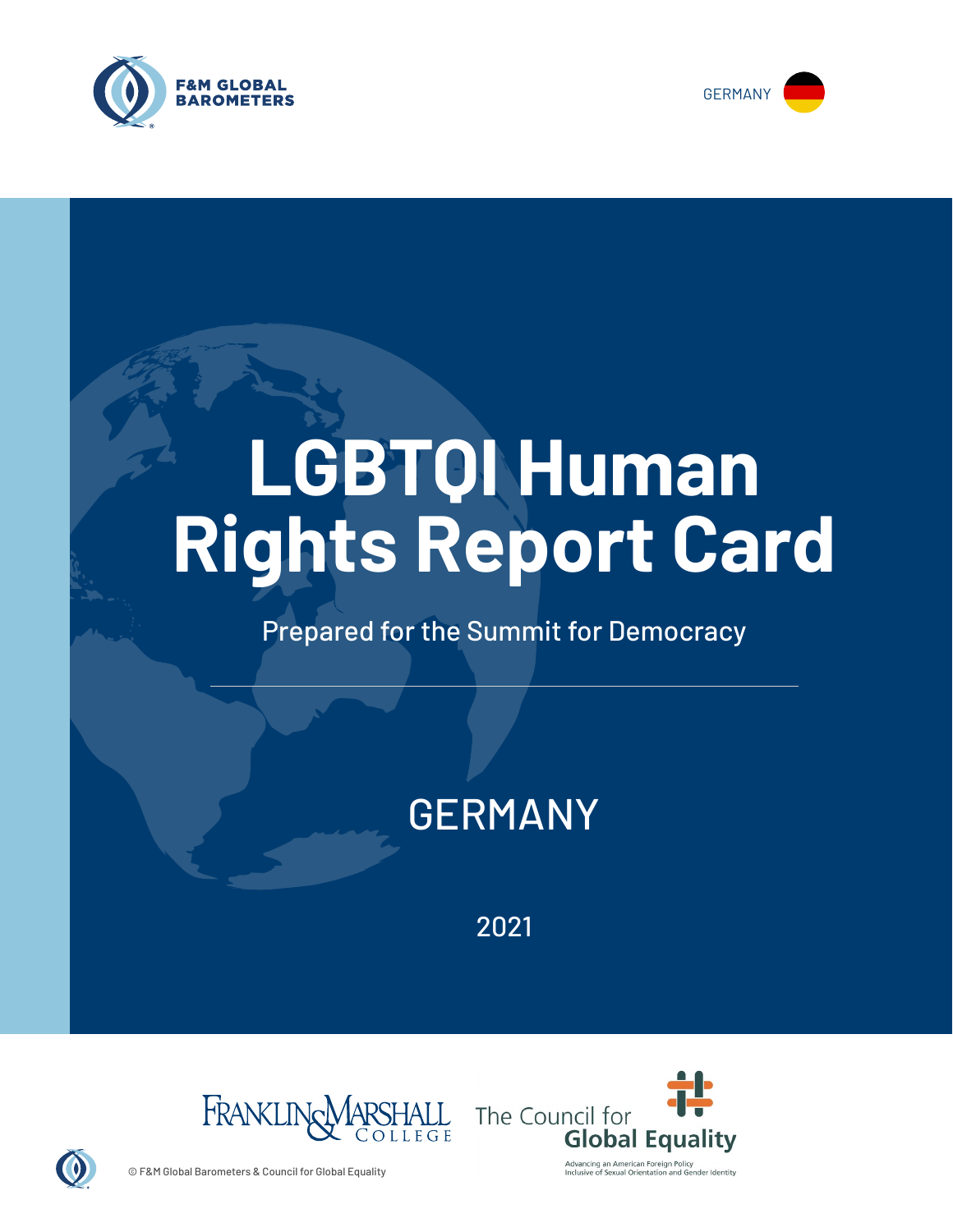



# Report Card on the Human Rights of LGBTQI Peoples Germany

#### **OVERVIEW**

Inclusive democracies value the democratic, economic, and social contributions of *all* citizens. Indeed, democracy itself cannot thrive unless the human rights of all people are protected, and this must include protections for often marginalized lesbian, gay, bisexual, transgender, queer, and intersex (LGBTQI) peoples. Advancing rights for the protection of LGBTQI people is also closely correlated to broader democratic dividends, including efforts to address democratic backsliding, fight corruption, and build resilient movements to fight authoritarianism. These themes of the Summit for Democracy are also themes of LGBTQI movements around the world.

This report card provides a concise measurement of the attainment of core human rights protections for LGBTQI individuals. It sets the collective standard for participating states' core legal obligations toward LGBTQI peoples and consequently the ability of LGBTQI citizens to contribute to and benefit from democratic institutions. Countries are graded on three dimensions: Basic Rights, Protection from Violence, and Socio-economic rights. Only one state has achieved all benchmarks. The Summit for Democracy signals the start of a year of action when all states will have an opportunity to demonstrate progress in advancing the human rights and democratic participation of LGBTQI peoples.

The report card is based on **2020** baseline data and will be updated during the year of action to reflect advances over the coming year, culminating in a 2022 report at the end of the Summit process.

| $0 - 59\%$ | $60 - 69\%$ | $70 - 79\%$ | $80 - 89\%$ | $90 - 100\%$ |
|------------|-------------|-------------|-------------|--------------|
| Failing    | Poor        | Fair        | Good        | Excellent    |

### **REPORT CARD SCALE**

## **ADDITIONAL DEMOCRACY INDICATORS**

| Democracy Index<br>Full Democracy 8-10   Flawed Democracy 6-8   Hybrid Democracy 4-6   Authoritarian 0-4 | 2020                   | 8.67/10  |
|----------------------------------------------------------------------------------------------------------|------------------------|----------|
| Freedom House Freedom in the World<br>Free 70-100   Partly Free 40-69   Not Free 0-39                    | 2020                   | 94/100   |
| <b>Corruption Perceptions Index</b><br>Very Clean 100/100   Highly Corrupt 0/100                         | 020<br>$\sim$          | 80/100   |
| <b>Global Acceptance Index</b><br>High Acceptance 10   Low Acceptance 0                                  | 2017-20                | 7.73/10  |
| <b>Fragile States Index</b><br>Sustainable 0-30   Stable 30-60   Warning 60-90   Alert 90-100            | 2020                   | 23.2/100 |
| <b>UNDP Gender Inequality Index</b><br>Very High 0.0   Low 1.0                                           | တ<br>5<br>$\bar{\sim}$ | 0.084/1  |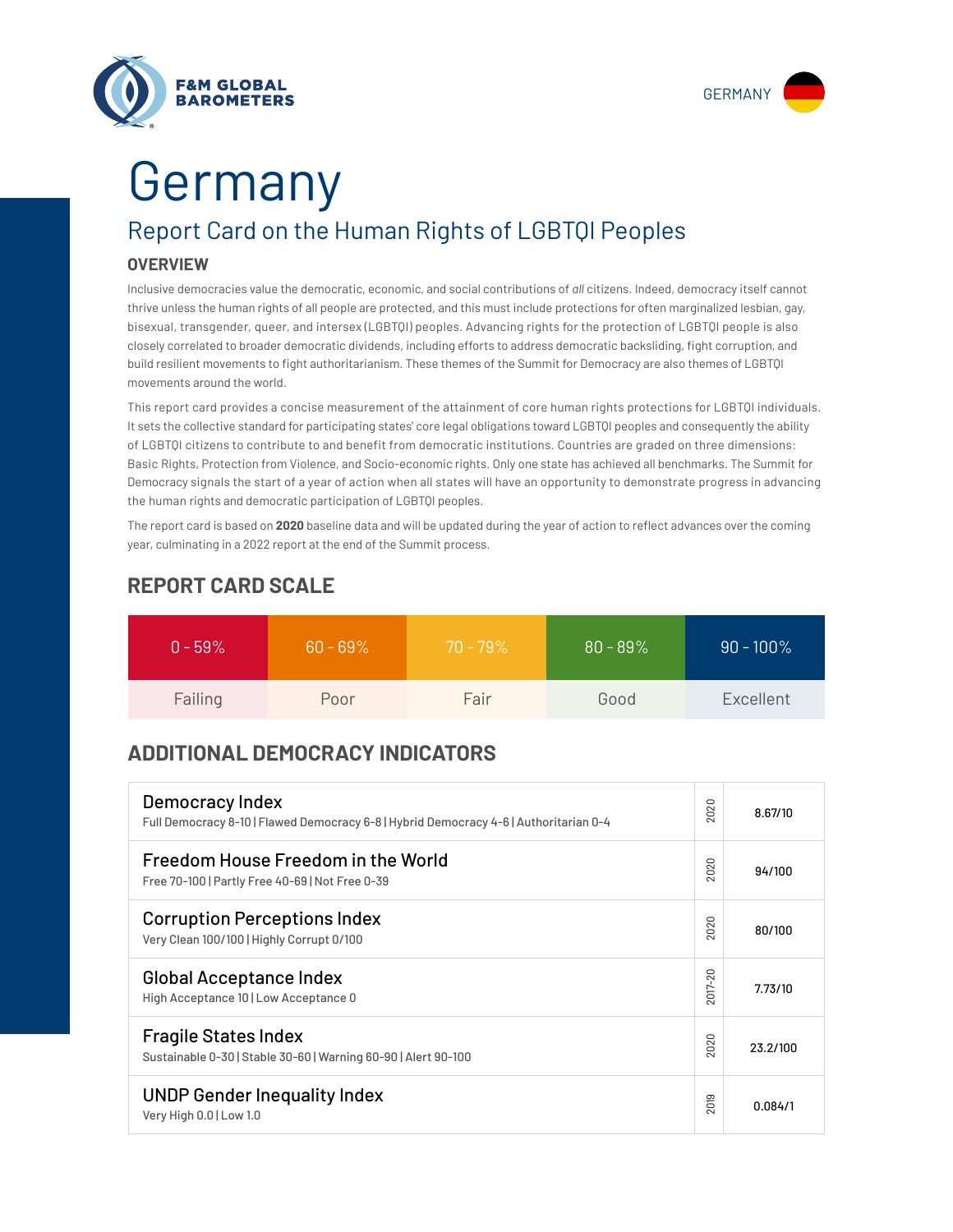



**The report card items are based on 2020 baseline data.**

| 90% | <b>DIMENSION 1: BASIC HUMAN RIGHTS</b>                                                               |            |                |
|-----|------------------------------------------------------------------------------------------------------|------------|----------------|
|     | 1 No criminalization of sexual orientation                                                           |            | $\bigcirc$     |
|     | 2 No criminalization of gender identity or expression                                                |            | o              |
|     | 3 Freedom from arbitrary arrest based on sexual orientation                                          |            | $\bullet$      |
|     | 4 Freedom from arbitrary arrest based on gender identity                                             |            | $\bigcirc$     |
|     | 5 Legal recognition of gender identity                                                               |            | $\bigcirc$     |
|     | 6 No physiological alteration requirement for legal gender recognition                               |            | $\bigcirc$     |
|     | 7 No psychiatric diagnosis requirement for legal gender recognition                                  | $\bigcirc$ |                |
|     | 8 LGBTQI organizations are allowed to legally register                                               |            |                |
|     | 9 LGBTQI organizations are able to peacefully and safely assemble                                    |            | $\blacksquare$ |
|     | 10 Security forces provide protection to LGBTQI pride participants                                   |            | a              |
| 40% | <b>DIMENSION 2: PROTECTION FROM VIOLENCE</b>                                                         | <b>YES</b> | N <sub>0</sub> |
|     | 11 Ban on gay conversion therapy                                                                     |            | $\bigcirc$     |
|     | 12 Hate crimes legislation includes sexual orientation                                               |            |                |
|     | 13 Hate crimes legislation includes gender identity                                                  |            | $\bigcirc$     |
|     | 14 Hate crimes legislation includes sex characteristics                                              |            |                |
|     | 15 Hate speech laws include sexual orientation                                                       | $\bigodot$ |                |
|     | 16 Hate speech laws include gender identity                                                          |            |                |
|     | 17 Equality body mandate exists                                                                      |            |                |
|     | 18 Prohibition of medically-unnecessary non-consensual medical interventions on intersex individuals | $\bullet$  |                |
|     | 19 Gender affirming prison accommodations                                                            | $\bigcirc$ |                |
|     | 20 Asylum for LGBTQI individuals is available within the country                                     |            |                |
| 90% | <b>DIMENSION 3: SOCIO-ECONOMIC RIGHTS</b>                                                            | <b>YES</b> | N <sub>0</sub> |
|     | 21 Workplace non-discrimination laws include sexual orientation                                      |            |                |
|     | 22 Workplace non-discrimination laws include gender identity                                         |            |                |
|     | 23 Workplace non-discrimination laws include sex characteristics                                     |            |                |
|     | 24 Fair housing non-discrimination laws include sexual orientation                                   |            |                |
|     | 25 Fair housing non-discrimination laws include gender identity                                      |            |                |
|     | 26 Head of state supports marriage equality                                                          |            |                |
|     | 27 State allows for marriage equality                                                                |            |                |
|     | 28 State prohibits discrimination in healthcare based on sexual orientation                          |            | ۰              |
|     | 29 State prohibits discrimination in health care based on gender identity                            |            |                |
|     | 30 Legal classifications (such as an X sex or gender marker) universally available                   |            |                |